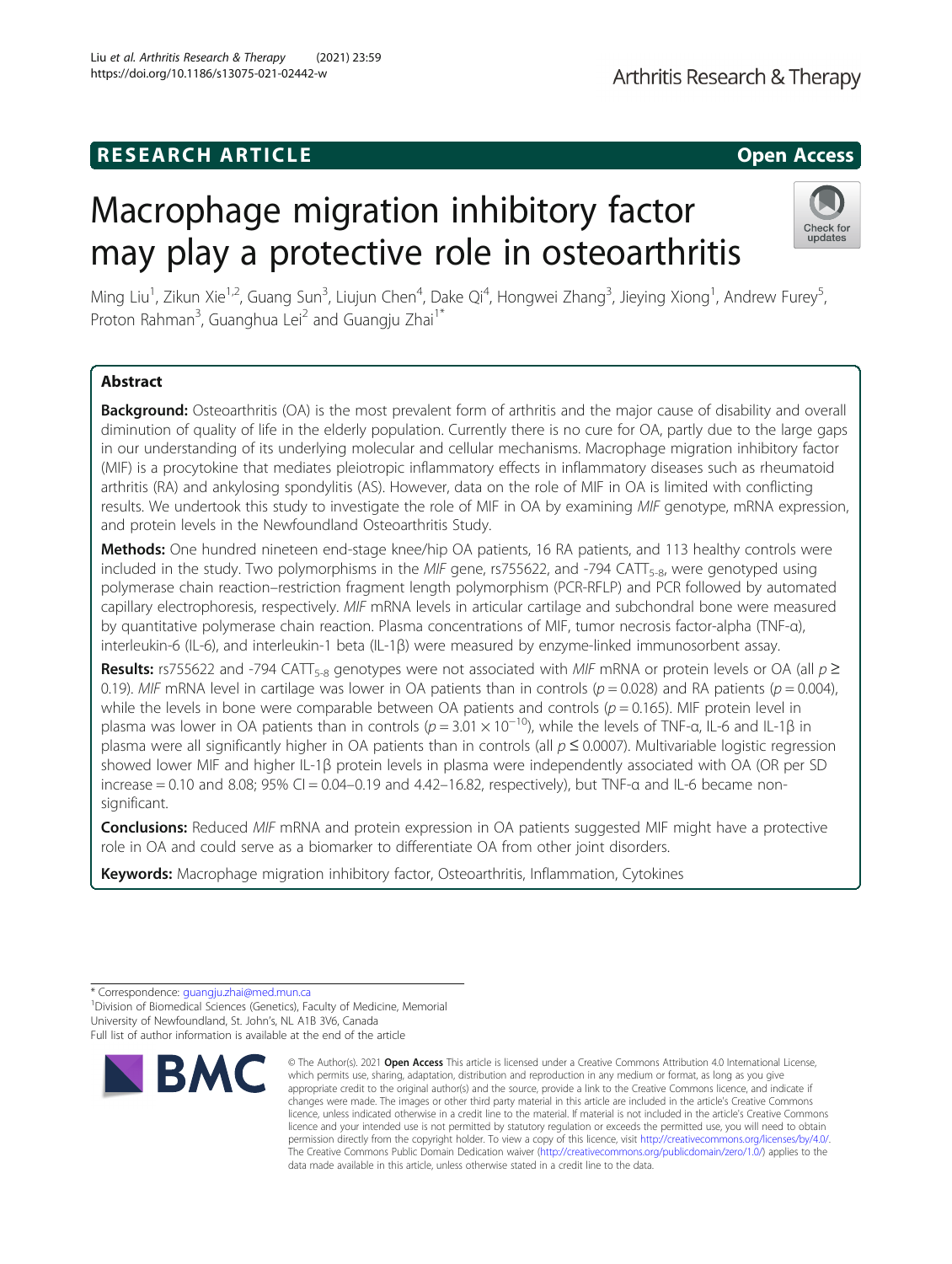## Background

Osteoarthritis (OA), the most common form of arthritis, is characterized by the loss of articular cartilage due to an imbalance between extracellular matrix destruction and repair, accompanied with osteophyte formation at joint margins and changes in other joint tissues [\[1](#page-8-0)]. OA causes pain and functional limitations in affected joints and is the major cause of disability and overall diminution of quality of life in the elderly population [\[2](#page-8-0)]. At present, there is no cure for it yet, partly because of the large gaps in our understanding of the underlying molecular and cellular mechanisms of OA.

Risk factors such as older age, female sex, obesity, and joint injury have been associated with OA [[3\]](#page-8-0). Chondrocyte, the only cellular component in articular cartilage, synthesizes cartilage matrix proteins such as collagens and proteoglycans and maintains the structural and functional integrity of the matrix. Chondrocyte plays a critical role in the pathogenesis of OA in responding to excess or abnormal mechanical loading and biological stimuli such as dysregulated cytokine activities [[4](#page-8-0)]. In OA, excess pro-inflammatory cytokines are produced by joint tissue cells including chondrocytes and released into synovial fluid, and then act on the resident cells in an autocrine-paracrine manner [[5\]](#page-8-0). In response to the elevated level of pro-inflammatory cytokines, the expression of proteinases such as metalloproteinases (MMPs) and aggrecanases is upregulated, and compensatory synthesis pathways are downregulated in chondrocytes, which leads to degradation of cartilage matrix and deterioration in the structural and functional properties of cartilage [[4\]](#page-8-0). The cartilage breakdown products released into the synovial fluid promote synovial inflammation, which produces more pro-inflammatory cytokines and proteases and creates a vicious cycle of more cartilage being degraded and subsequently provoking more inflammation  $[6]$  $[6]$ .

Macrophage migration inhibitory factor (MIF) is a glucocorticoid (GC)-induced mediator that plays a central role in promoting inflammation by overriding the anti-inflammatory action of GCs [[7](#page-8-0)]. Because of this, numerous studies have been conducted to investigate the role of MIF in diseases, particularly autoimmune disorders such as rheumatoid arthritis (RA) and systemic lupus erythematosus (SLE) where GC therapy is required [[8\]](#page-8-0). Studies have found that MIF is overexpressed in serum, synovial fluid and cultured fibroblast-like synoviocytes (FLS) from RA patients compared with those from controls [[9\]](#page-8-0), indicating a significant role of MIF in RA. Similarly, MIF is also implicated in the pathogenesis of SLE [[10\]](#page-8-0). Chronic inflammation has been implicated in OA and cytokines such as tumor necrosis factor alpha (TNF- $\alpha$ ), interlukin-6 (IL-6), and interlukin-1 $\beta$  (IL-1 $\beta$ ) have been reported to be associated with  $OA [11-13]$  $OA [11-13]$  $OA [11-13]$  $OA [11-13]$  $OA [11-13]$ . However, data on the role of MIF in OA is limited with conflicting results  $[14–19]$  $[14–19]$  $[14–19]$ . Therefore, we undertook this study to investigate the potential role of MIF in OA by systematically examining MIF genotypes, mRNA and protein expressions in a well-established OA cohort the Newfoundland Osteoarthritis Study (NFOAS) [[20\]](#page-8-0).

## Methods

## Study participants

Study participants were derived from the NFOAS, which was initiated in 2011 to study the genetic, biochemical and epigenetic markers of OA [[20\]](#page-8-0). OA and RA patients were all at the end-stage of the disease and underwent total joint replacement (TJR) surgery in St. John's, Newfoundland and Labrador (NL), Canada, between 2011 and 2017. Controls were from the same population and had no self-reported arthritis at all joints. Diagnosis of OA and RA was based on American College of Rheumatology (ACR) and 2010 ACR/European League Against Rheumatism (EULAR) clinical diagnostic criteria [[21](#page-8-0)– [23\]](#page-8-0) and was confirmed by pathological report after TJR surgery. The study was approved by the Health Research Ethics Authority of Newfoundland and Labrador (HREB # 2011.311) and written consent was obtained from all participants.

#### Demographic and joint pain data collection

Date of birth and sex data were collected with a general health questionnaire, and age at the time of TJR surgery was then calculated. Weight and height data were retrieved from Eastern Health Meditech Health Care Information System, and body mass index (BMI) was calculated as weight in kg/squared height in meters. Joint pain of OA and RA patients was assessed using the Western Ontario and McMaster Universities Osteoarthritis Index (WOMAC) Likert version 3.0. WOMAC pain subscale scores 0–20, with 0 representing no pain and 20 representing the most severe pain.

#### Plasma separation and blood DNA extraction

Whole blood samples were collected into Vacutainer EDTA tubes following at least 8 h of fasting. Plasma was separated by centrifugation at 2000 RPM for 10 min and stored at − 80 °C until analysis. Blood DNA was extracted by modified salting-out method [[24\]](#page-8-0). Briefly, for 8 ml of whole blood, after plasma was removed, 25 ml of red cell lysis buffer (140 mM  $NH<sub>4</sub>Cl$ , 17 mM Tris-HCl, pH 7.65) was added and the sample was then incubated at 37 °C in water bath for 10 min. After centrifugation at 2500 RPM for 5 min and removal of supernatant, another 15 ml of red cell lysis buffer was added, followed by incubation and centrifugation. The pellet was then mixed with 3 ml of nuclei lysis buffer (400 mM NaCl, 2 mM EDTA, 10 mM Tris-HCl, pH 8.0) by vortex. Two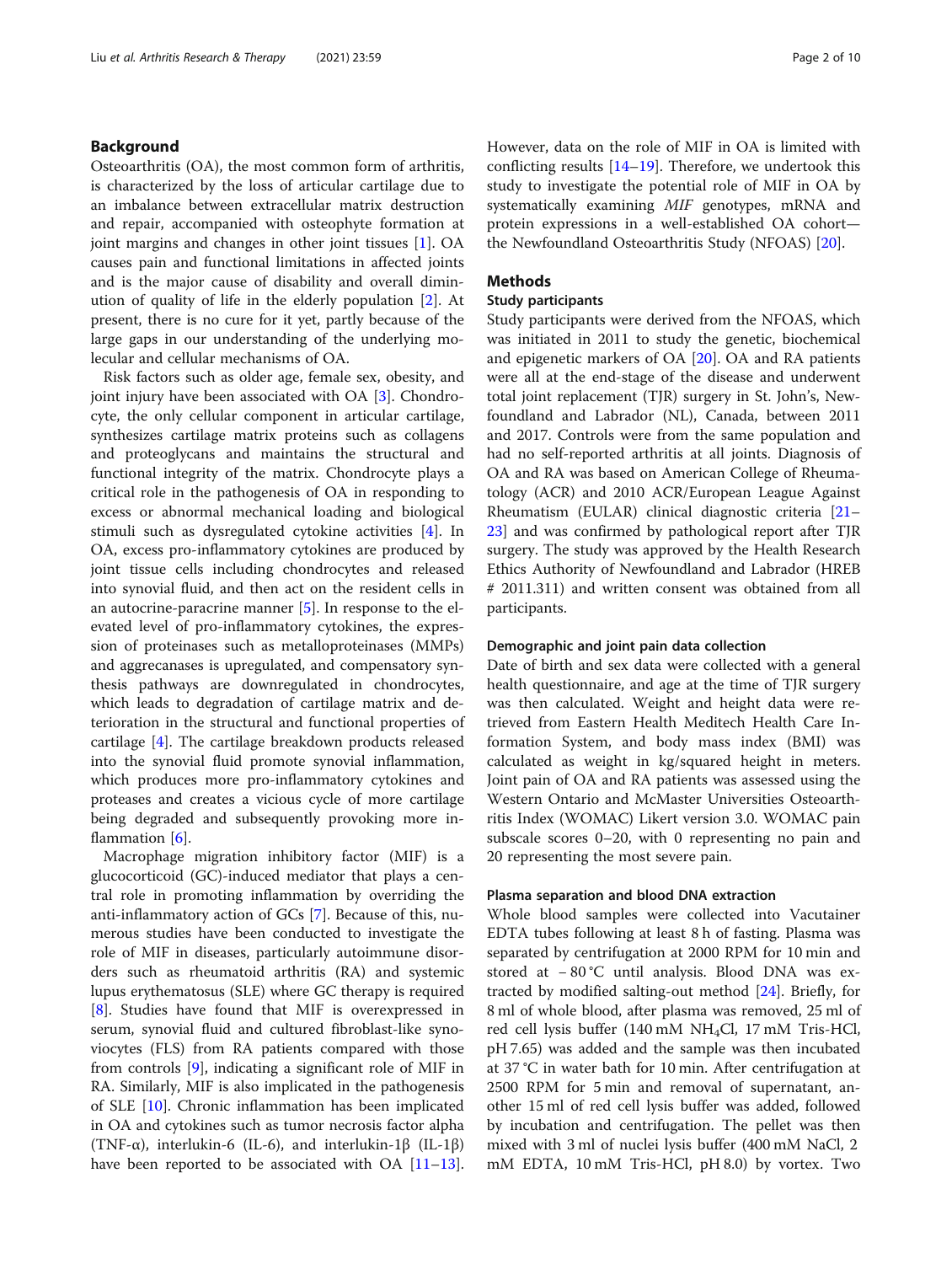hundred microliters of 10% SDS and 500 μl of pronase E solution (3 mg/ml pronase E, 1% SDS, 2 mM EDTA) were added and sample was incubated at 37 °C in water bath till the pellet was digested completely. One milliliter of saturated NaCl (6 M) was added and the sample was vigorously mixed for 15 s and then centrifuged at 2800 RPM for 18 min. The supernatant was carefully transferred into a new tube, and two volumes of absolute ethanol was added. The tube was inverted for a few times and precipitated DNA was fished out with a Pasteur pipette and washed with 70% ethanol. DNA pellet was dried at room temperature, dissolved in 500 μl of TE buffer (1 mM EDTA, 10 mM Tris-HCl, pH 8.0), and stored at 4 °C.

## MIF genotyping for single nucleotide polymorphism (SNP) -173 G/C and microsatellite -794  $CATT_{5-8}$

A functional SNP in the promoter region of MIF, -173 G/C (rs755622), was genotyped by polymerase chain reaction–restriction fragment length polymorphism (PCR-RFLP) method. The 366-bp polymorphic fragment was amplified with forward primer 5′-ACTAAGAAAG ACCCGAGGC-3′ and reverse primer 5′-GGGGCACG TTGGTGTTTAC-3′ in a 20 μl reaction containing 100 ng genomic DNA, 0.1 μM forward and reverse primer each, 0.2 mM dNTPs, 1 mM  $MgCl<sub>2</sub>$ , 2 µl 10× PCR buffer, and 0.4 unit of Platinum Taq DNA polymerase (Invitrogen, Waltham, MA, USA, Cat # 10966034). Cycling conditions were as follows: initial activation at 95 °C for 10 min, followed by 95 °C for 1 min, 58 °C for 45 s, 72 °C for 45 s, repeated in 35 cycles, and a final extension at 72 °C for 7 min. Five microliters of PCR product was digested with 5 units of Alu I restriction endonuclease (Invitrogen, Waltham, MA, USA, Cat # 45200029) in a 20 μl reaction at 37 °C overnight. The digestion product was resolved on a 2% agarose gel, stained with  $\text{SYBR}^{\text{TM}}$  Safe, and visualized using ultraviolet (UV) gel imaging system. The C allele that contains two  $Alu$  I cleavage sites yielded 205-, 98-, and 63-bp bands, while the G allele that contains one Alu I cleavage site yielded 268- and 98-bp bands.

Microsatellite -794 CATT $_{5-8}$ , also located in the promoter region of MIF, was genotyped by PCR followed by automated capillary electrophoresis. The forward primer was 5′-CTATGTCATGGCTTATCTTC-3′ labeled with 6-carboxyfluorescein (6-FAM) at 5′-end, and the reverse primer was 5′-TCCACTAATGGTAAACTCGG-3′. PCR reaction and cycling conditions were as above with 200 ng genomic DNA,  $1.25 \text{ mM } MgCl<sub>2</sub>$ , and annealing temperature 55 °C. PCR product was 1:10 diluted with  $ddH<sub>2</sub>O$  and sequenced on ABI 3730 DNA Analyzer (Applied Biosystems, Waltham, MA, USA). The  $CATT_{5-8}$  alleles were identified using Peak Scanner software V 1.0 (Applied Biosystems, Waltham, MA, USA).

### RNA extraction and MIF gene expression measurement

Articular cartilage and subchondral bone tissues of OA patients and articular cartilage tissue of RA patients were retained from either tibial plateaus or femoral heads during TJR surgeries; those of controls were collected from femoral heads during hemiarthroplasty for hip fracture patients. Samples were flash-frozen and stored in liquid nitrogen until the experiment. RNA was extracted from the cartilage and bone samples as described previously [[25\]](#page-8-0). mRNA levels of the MIF gene were measured by quantitative PCR (qPCR) method. Complementary DNA (cDNA) synthesis, qPCR, and relative quantification (RQ) of MIF gene expression were performed as described previously [\[25](#page-8-0)]. Table [1](#page-3-0) presents the primer sequences, the sizes of PCR products, as well as primer efficiencies.

## Enzyme-linked immunosorbent assay (ELISA) of MIF, TNFα, IL-6, and IL-1β

Plasma levels of MIF, TNF- $\alpha$ , IL-6, and IL-1β were measured in duplicates using sandwich enzyme-linked immunosorbent assay (ELISA) kits (Human MIF DuoSet ELISA, DY289; DuoSet ELISA Ancillary Reagent Kit 2, DY008; Human TNF-alpha Quantikine HS ELISA, SSTA00E; Human IL-6 Quantikine HS ELISA Kit, SS600C; Human IL-1 beta Quantikine HS ELISA Kit, SSLB00D, R&D systems, Minneapolis, MN, USA). All assays were performed according to the manufacturer's instructions. The intra-assay CV% of MIF, TNF-α, IL-6, and IL-1 $\beta$  were ≤ 2.5%, 2.2%, 4.7%, and 4.4%, respectively, and inter-assay CV% were  $\leq 6.7\%$ , 10.8%, and 10.7% for TNF-α, IL-6, and IL-1β, respectively.

## Statistical analysis

Normality of distribution was tested with the Shapiro-Wilk test. Age, BMI, and WOMAC pain scores, which were not normally distributed, were compared with the Mann-Whitney U test. Sex distribution was tested with chi-squared test. Hardy–Weinberg equilibrium was assessed by Fisher's exact test. Association of MIF genotypes with OA was tested by chi-squared test of the distribution of genotypes containing risk alleles, -173 C allele in rs755622 and 7 or above CATT-repeats in both alleles in -794  $CATT_{5-8}$  [[26\]](#page-8-0). MIF mRNA levels were natural log transformed and compared with independent sample Student's t test. Plasma cytokine levels were natural log transformed and compared with the Mann-Whitney *U* test due to their non-normal distribution. Linear regression was used to test associations between MIF genotypes and mRNA and protein levels. Spearman correlation coefficients were calculated to evaluate the relationships between the levels of MIF and other proinflammatory cytokines in plasma. Logistic regression was utilized for adjustment for potential confounding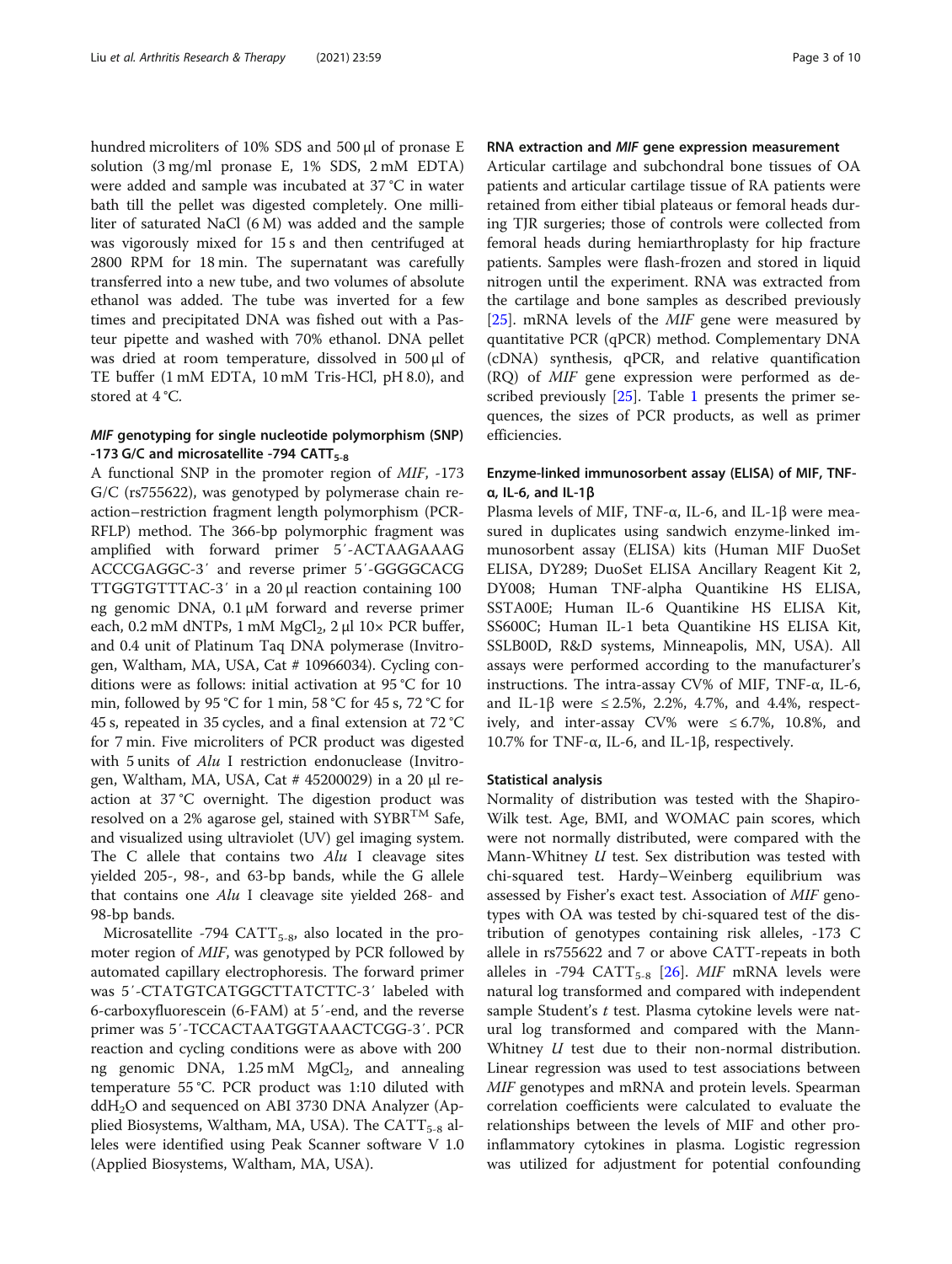<span id="page-3-0"></span>

| Gene  | Primer sequence $(5' > 3')$       | Amplicon Size (bp) | <b>Efficiency</b> |       |  |
|-------|-----------------------------------|--------------------|-------------------|-------|--|
| GAPDH | Forward: GCAAATTCCATGGCACCGT      | 106                | 102%              | 0.999 |  |
|       | Reverse: TCGCCCCACTTGATTTTGG      |                    |                   |       |  |
| MIF   | Forward: CCCGGACAGGGTCTACATCAACTA | 64                 | 96%               | 0.996 |  |
|       | Reverse: GGAGTTGTTCCAGCCCACAT     |                    |                   |       |  |

qPCR quantitative polymerase chain reaction, GAPDH glyceraldehyde-3-phosphate dehydrogenase, MIF macrophage migration inhibitory factor

factors. Natural log-transformed cytokine concentrations were standardized using Z score for the logistic regression. Significant level was defined at  $\alpha = 0.05$ . All analyses were performed in R Studio with R version 3.6.3. Visualizations of the results were done with ggplot2 R package [\[27](#page-8-0)].

## Results

A total of 248 study participants were included in the study, of which 119 were OA patients, 16 were RA patients, and 113 were controls. OA patients were significantly older than controls, had a higher BMI, and less females than controls and RA patients (all  $p < 0.04$ , Table 2). OA patients were also older than RA patients, but the difference was not statistically significant  $(p >$ 0.05, Table 2). There was no difference in age, BMI, or percentage of females between controls and RA patients (all  $p \ge 0.13$ , Table 2).

#### MIF genotypes and OA

Two polymorphisms in the promoter region of MIF were genotyped for OA patients and controls. For rs755622, the overall frequency of GG genotype was 76%, and that of CC was 2%. The distribution of the genotypes showed no deviation from the Hardy-Weinberg equilibrium ( $p = 0.56$ ). Minor allele frequency (MAF) was 13%, which was lower than reported in other Caucasian populations [[28\]](#page-8-0). Frequency of genotypes containing C allele  $(GC + CC)$  was 20% in control group and 28% in OA group, but the difference was not statistically significant ( $p = 0.19$ ). When examining hip ( $n = 64$ ) and knee  $(n = 55)$  separately, GC + CC frequency was 28% in hip OA and 27% in knee OA patients, and it was not associated with OA in either hip or knee joint ( $p = 0.24$  and 0.31 for hip and knee OA, respectively).

Six genotypes of -794  $CATT_{5-8}$  were identified, 6/6, 6/ 7, 6/8, 7/7, 7/8, and 8/8. The frequencies were 8%, 33%, 3%, 41%, 15%, and 1%, respectively, which were also in accordance with the Hardy–Weinberg equilibrium ( $p =$ 0.35). Allele frequencies were 26%, 65%, and 10% for  $CATT_{6}$ ,  $CATT_{7}$ , and  $CATT_{8}$ . Compared to what was reported in other Caucasian populations  $[29]$  $[29]$ , CATT<sub>5</sub> allele was absent in our cohort,  $CATT<sub>6</sub>$  had a lower frequency, while  $CATT<sub>7</sub>$  and  $CATT<sub>8</sub>$  had much higher frequencies. Frequency of genotypes containing 7 or above CATT-repeats in both alleles (7/7+7/8+8/8) was 56% in control group, 57% in OA group, 63% in hip OA, and 51% in knee OA. No significant association between -794 CATT<sub>5-8</sub> and OA was observed ( $p = 0.83$ , 0.38 and 0.55 for OA, hip OA and knee OA, respectively). Genotype frequencies of rs755622 and -794  $CATT_{5-8}$  in control and OA groups were presented in Table [3](#page-4-0).

#### MIF mRNA levels in joint cartilage/bone and OA

MIF mRNA levels were assessed in a total of 59 articular cartilage and 43 subchondral bone samples including 13 control, 30 OA and 16 RA articular cartilage samples, and 6 control and 37 OA subchondral bone samples. The RA samples were included so that we could compare the difference between OA and an autoimmune disease that also involves chronic inflammation. In cartilage, natural log-transformed MIF mRNA level was significantly lower in OA patients than in controls (mean ± SD,  $log RQ = -0.47 \pm 0.32$  vs.  $-0.21 \pm 0.35$ ;  $p = 0.028$ ) and RA patients (mean  $\pm$  SD, logRO =  $-$  0.18  $\pm$  0.28; p = 0.004). The levels were not significantly different between RA patients and controls ( $p = 0.747$ ). When hip and knee joints were examined separately, the significances remained between hip OA patients  $(n = 21)$  and controls (mean  $\pm$  SD, logRQ =  $-0.49 \pm 0.30$  vs. - 0.21  $\pm$ 0.35;  $p = 0.02$ ) and hip RA patients ( $n = 4$ ; mean  $\pm$  SD,

| Table 2 Characteristics of the study participants* |  |  |
|----------------------------------------------------|--|--|
|----------------------------------------------------|--|--|

|                    | Control<br>$(n = 113)$ | $OA (n =$<br>119) | $RA (n = 16)$   | p value                |                |           |
|--------------------|------------------------|-------------------|-----------------|------------------------|----------------|-----------|
|                    |                        |                   |                 | OA vs. control         | RA vs. control | OA vs. RA |
| Age (years)        | $58.08 \pm 6.60$       | $65.51 + 8.90$    | $59.34 + 10.21$ | $1.94 \times 10^{-11}$ | 0.202          | 0.051     |
| Sex (% of females) | 61.95%                 | 47.06%            | 81.25%          | 0.023                  | 0.131          | 0.010     |
| BMI $(kq/m2)$      | $30.02 + 4.91$         | $32.11 \pm 6.26$  | $28.75 + 6.76$  | 0.036                  | 0.129          | 0.023     |

BMI body mass index, OA osteoarthritis, RA rheumatoid arthritis

\*Values are the mean ± SD unless indicated otherwise. P values were obtained by the Mann-Whitney U test or chi-squared test wherever appropriate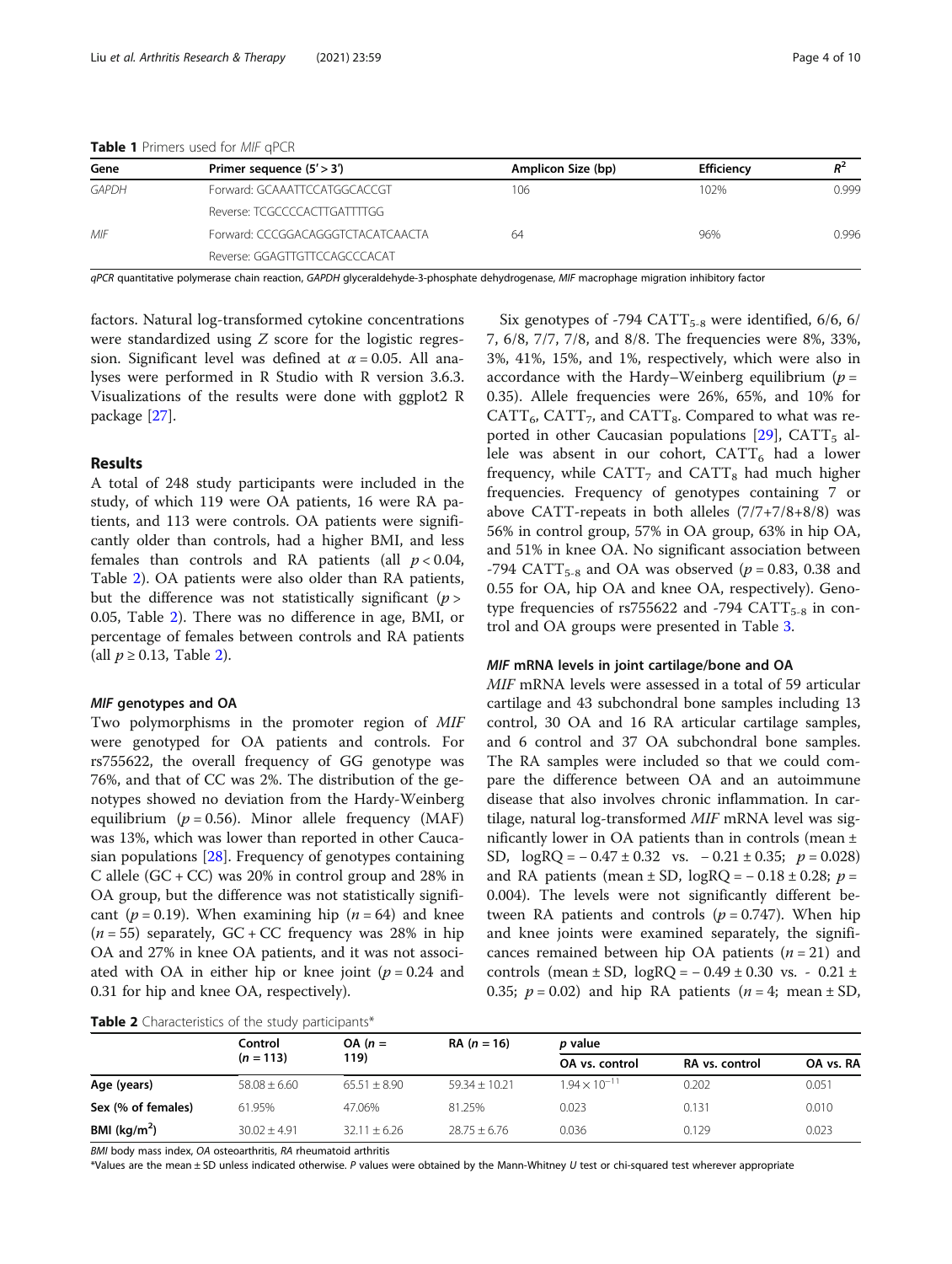<span id="page-4-0"></span>

| Table 3 Genotype frequencies of rs755622 and -794 CATT <sub>5-8</sub> polymorphisms in control and OA groups |  |
|--------------------------------------------------------------------------------------------------------------|--|
|--------------------------------------------------------------------------------------------------------------|--|

| Genotype                   | Control<br>$n = 113$<br>(%) | OA               |            | Hip OA          |            | Knee OA         |            |
|----------------------------|-----------------------------|------------------|------------|-----------------|------------|-----------------|------------|
|                            |                             | $n = 119$<br>(%) | $p$ value* | $n = 64$<br>(%) | $p$ value* | $n = 55$<br>(%) | $p$ value* |
| rs755622                   |                             |                  | 0.19       |                 | 0.24       |                 | 0.31       |
| GG                         | 90 (79.6)                   | 86 (72.3)        |            | 46 (71.9)       |            | 40 (72.7)       |            |
| GC                         | 20(17.7)                    | 31(26.1)         |            | 17(26.6)        |            | 14(25.5)        |            |
| CC                         | 3(2.7)                      | 2(1.7)           |            | 1(1.6)          |            | 1(1.8)          |            |
| $-794$ CATT <sub>5-8</sub> |                             |                  | 0.83       |                 | 0.38       |                 | 0.55       |
| 6/6                        | 8(7.1)                      | 10(8.4)          |            | 4(6.3)          |            | 6(10.9)         |            |
| 6/7                        | 41(36.3)                    | 35 (29.4)        |            | 16(25)          |            | 19 (34.5)       |            |
| 6/8                        | 1(0.9)                      | 6(5.0)           |            | 4(6.3)          |            | 2(3.6)          |            |
| 7/7                        | 48 (42.5)                   | 47 (39.5)        |            | 30 (46.9)       |            | 17 (30.9)       |            |
| 7/8                        | 13(11.5)                    | 21(17.6)         |            | 10(15.6)        |            | 11(20)          |            |
| 8/8                        | 2(1.8)                      | 0(0)             |            | 0(0)            |            | 0(0)            |            |

MIF macrophage migration inhibitory factor, OA osteoarthritis

\*P values for rs755622 were obtained by chi-squared test of the distribution of genotypes containing C allele (GG vs. GC + CC); p values for -794 CATT<sub>5-8</sub> were obtained by chi-squared test of the distribution of genotypes containing 7 or above CATT-repeats in both alleles (6/6+6/7+6/8 vs. 7/7+7/8+8/8)



OA, and RA groups in cartilage. **b** Natural log-transformed MIF mRNA levels in control and OA groups in subchondral bone. c Natural logtransformed MIF mRNA levels in control, hip OA, hip RA, knee OA, and knee RA groups in cartilage. MIF, macrophage migration inhibitory factor; OA, osteoarthritis; RA, rheumatoid arthritis; RQ, relative quantification; p values were obtained from independent sample Student's t test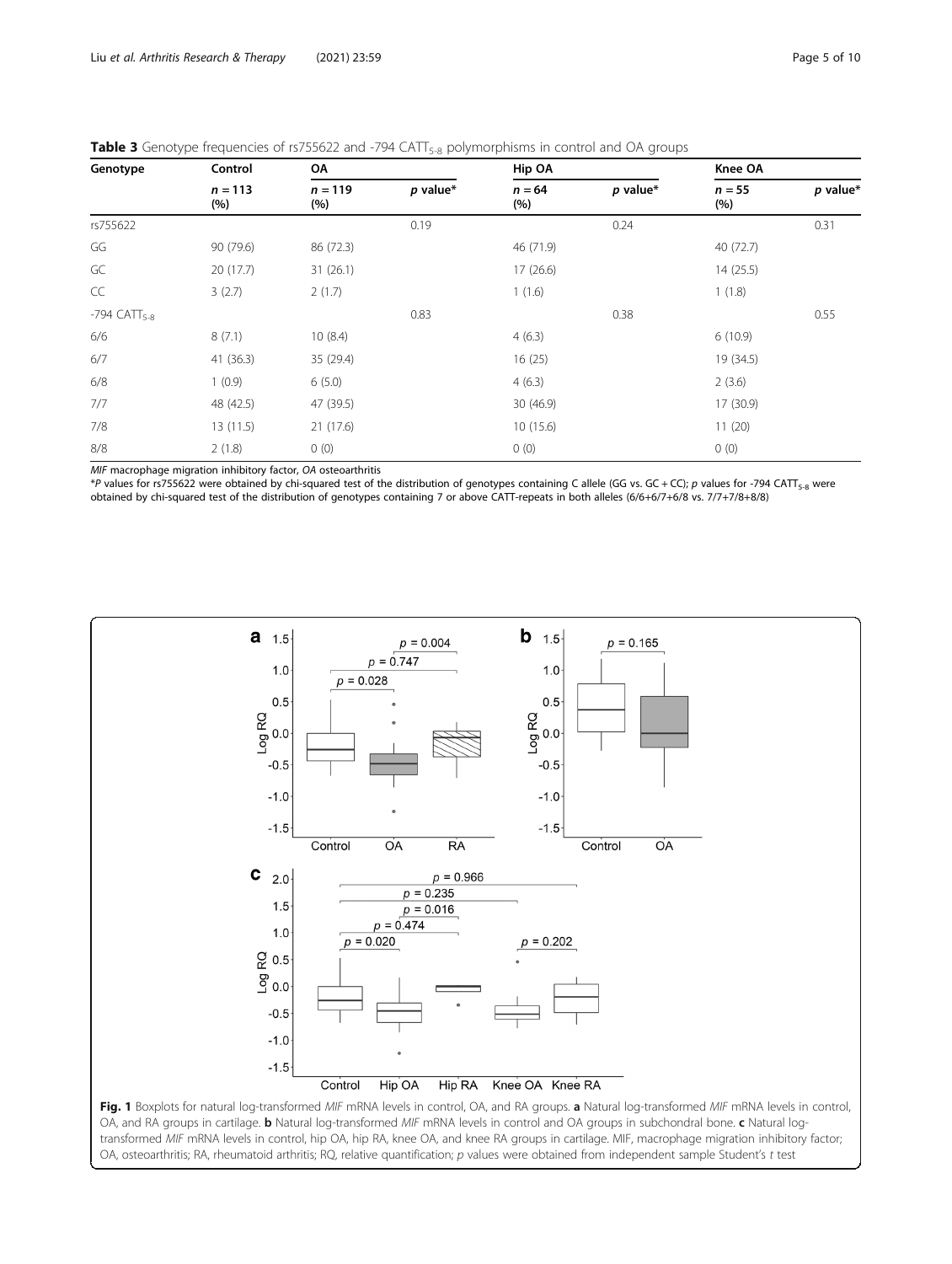logRO =  $-0.08 \pm 0.18$ ; p = 0.016). Knee OA patients (n = 9) also had a lower level of MIF mRNA than controls and knee RA patients  $(n = 12)$  (mean  $\pm$  SD, logRO = −  $0.40 \pm 0.38$ ,  $-0.21 \pm 0.35$ , and  $-0.21 \pm 0.30$ , respectively), but the differences were not statistically significant ( $p \geq$ 0.2). Natural log-transformed MIF mRNA levels were not significantly different between OA patients and controls in subchondral bone samples (mean  $\pm$  SD, logRO =  $0.11 \pm 0.47$  vs.  $0.41 \pm 0.56$ ;  $p = 0.165$ ), which were all from hip joints (Fig. [1\)](#page-4-0). There was no correlation between natural log-transformed MIF mRNA level and the two polymorphisms in *MIF* promoter region ( $p = 0.97$ for rs755622 and  $p = 0.93$  for -794 CATT<sub>5-8</sub>).

## Association between plasma MIF levels and OA

Plasma MIF concentrations were measured for all 119 OA patients and 109 controls. The raw MIF concentration was natural log-transformed for normality because its distribution was highly skewed. The average natural log-transformed MIF level in OA patients was significantly lower than that in controls (mean  $\pm$  SD, 1.43  $\pm$ 0.46 vs.  $1.82 \pm 0.40$  log ng/ml;  $p = 3.01 \times 10^{-10}$ , Fig. 2). The significances remained when hip and knee OA were compared with control group separately (mean  $\pm$  SD,  $1.46 \pm 0.46$  and  $1.40 \pm 0.45$  log ng/ml in hip and knee OA, respectively;  $p = 1.05 \times 10^{-6}$  and  $3.37 \times 10^{-8}$ , respectively). Natural log-transformed plasma MIF level was not correlated with  $MIF$  genotypes ( $p = 0.31$  for rs755622 and  $p = 0.62$  for -794 CATT<sub>5-8</sub>) or natural logtransformed  $MIF$  mRNA level in cartilage ( $p = 0.21$ ).

## Relationships between joint pain intensity and MIF levels and OA

Among the 30 OA and 16 RA patients with cartilage MIF mRNA level data, 29 OA and 11 RA patients had WOMAC pain scores available, ranging from 2 to 20. There was no correlation between cartilage MIF mRNA levels and WOMAC pain scores ( $p = 0.72$ ). Among the 119 OA patients with plasma MIF concentration data, 111 had WOMAC pain scores available, also ranging from 2 to 20. There was no correlation between plasma MIF concentrations and WOMAC pain scores ( $p = 0.26$ ). WOMAC pain scores were not significantly different between OA and RA patients  $(13.98 \pm 4.55 \text{ vs. } 15.36 \pm 2.94,$  $p = 0.44$ .

## Relationships between OA, TNF-α, IL-6, IL-1β, and MIF

Given that MIF promotes the production of cytokines [[7\]](#page-8-0), we measured the levels of three inflammatory factors, namely TNF-α, IL-6, IL-1β in the same plasma samples. We found that the natural log-transformed concentrations of the three cytokines in OA patients were all significantly higher than those in controls (all  $p \le 0.0007$ ) (Fig. 2). MIF was significantly correlated with IL-1β (rho = 0.18,  $p = 0.01$ ) but not TNF-α or IL-6 ( $p >$ 0.2), and TNF-α, IL-6, and IL-1β were correlated with each other ( $p \le 0.01$ ).

In the multivariable analysis with logistic regression including all four cytokines and age, sex, and BMI, we found that lower MIF and higher IL-1β natural logtransformed concentrations in plasma were independently associated with OA (OR per SD increase = 0.10

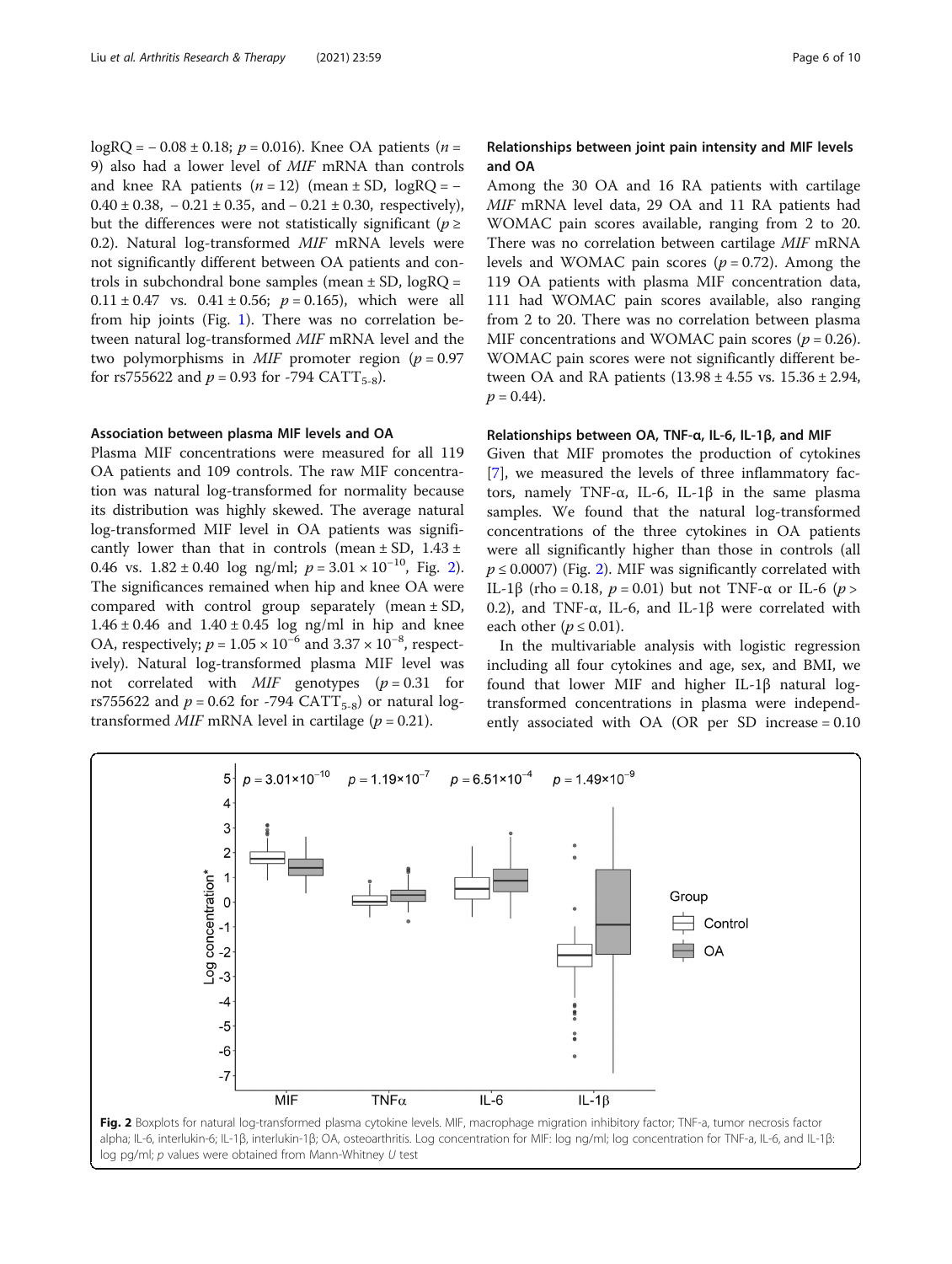(95% CI = 0.04–0.19) and 8.08 (95% CI 4.42–16.82), respectively), while TNF-α and IL-6 became nonsignificant.

## **Discussion**

We investigated the role of MIF in OA by systematically examining the association between OA and MIF genotypes, mRNA expression, and protein production and found that MIF might have a protective role in OA.

rs755622 and -794  $CATT_{5-8}$  are two polymorphisms located in the promoter region of the MIF gene, and studies on their association with MIF expression have yielded conflicting results. Radstake TR et al. reported that rs755622 C and -794  $CATT<sub>7</sub>$  alleles were associated with higher MIF level in circulation in the Netherlands population [\[26\]](#page-8-0), while Baños-Hernández CJ et al. and Cruz-Mosso et al. found that there was no association between these alleles and blood MIF mRNA level or serum MIF level in the southern Mexican population [[30,](#page-8-0) [31](#page-8-0)]. In consistent with Baños-Hernández and Cruz-Mosso's findings, we did not observe any association between these variants and MIF expression either at mRNA level in cartilage or protein level in plasma, suggesting the function of these two variants may be population specific. The MIF allelic structure was reported to have significant population stratification [\[32](#page-9-0)]. Zhong X et al. compared allele frequencies of  $-794$  CATT<sub>5-8</sub> in five different populations including Zambia, North African, Korean, Caucasian, and African American and found they were highly variable between populations, likely due to relatedness between populations and selection pressure  $[32]$  $[32]$ . Similarly, the allele frequencies of rs755622 between Caucasian, African, and African American also showed significant variation [\[29](#page-8-0), [32](#page-9-0)]. Our study cohort had a lower MAF of rs755622, absence of  $CATT<sub>5</sub>$  allele, lower frequency of  $CATT<sub>6</sub>$  allele and higher frequencies of  $CATT_{7-8}$  alleles for -794  $CATT_{5-8}$ compared to what was reported in other Caucasian populations [\[28,](#page-8-0) [29\]](#page-8-0), supporting this and suggesting different regulatory mechanisms for MIF expression in the NL population which has an unique genetic structure as a genetic isolate [[33\]](#page-9-0).

These two polymorphisms have been associated with the susceptibility or severity of different diseases. rs755622 C and -794  $CATT$ <sub>7</sub> alleles were found to be associated with increased risk of RA [[34\]](#page-9-0), systemic sclerosis (SSc)  $[30]$  $[30]$ , and SLE  $[31]$  $[31]$ , and RA patients with rs755622 C allele and homozygotes for -794 CATT<sub>7</sub> allele displayed higher levels of joint damage [[26\]](#page-8-0). The current study was the first study to examine these variants in OA, and in contrast to what was reported in autoimmune diseases such as RA and SLE, we found neither of these variants was associated with OA.

However, while MIF mRNA level in cartilage was not correlated with MIF protein level in plasma, we found that MIF mRNA level in articular cartilage was significantly lower in OA patients than in controls and RA patients, and MIF protein level in plasma was also significantly lower in OA patients than in controls. While there was no data reported on MIF mRNA expression in human cartilage, several studies reported MIF protein levels in synovial fluid samples. Most of these studies did not have healthy controls but compared between OA and other autoimmune disease such as ankylosing spondylitis (AS) [\[14](#page-8-0)] and RA [\[15](#page-8-0)]. Consistent with our findings, they reported a significant lower level of MIF protein in OA patients than in AS and RA patients [[14,](#page-8-0) [15\]](#page-8-0), suggesting a different role of MIF between OA and autoimmune diseases. However, we found that there was no difference in MIF mRNA level in cartilage between RA patients and controls. This is in contrast to what was found in synovial fluid [[35\]](#page-9-0), suggesting that cartilage may not be a major contributor of MIF production in RA; rather, MIF may be released by other joint tissues such as synovium into synovial fluid and cause cartilage degradation. Further studies are needed to confirm this.

Previous reports on blood MIF level in OA were conflicting. While  $Liu M \& Hu C$  found that serum level of MIF was significantly higher in radiographic OA patients than in controls and was associated with radiographic severity of the disease  $[18]$  $[18]$ , Zhang PL et al. reported the level was similar between OA and healthy controls [\[17](#page-8-0)]. The discrepancy between these reports and our findings is unclear but could be partially explained by the difference in study populations. In addition to the difference in disease stage, these previous studies were from East Asia whereas our study population was Caucasian. Further, Zhang PL et al. [\[17](#page-8-0)] showed MIF levels in synovial fluid but not in serum were associated with the severity of self-reported pain in OA patients. We found no association between the WOMAC pain severity score and MIF protein level in plasma, in agreement with their findings that compared to that in the circulating system, the alteration of MIF concentration on a local level might have a closer relationship with the pain severity of the joints. We also found no association between the WOMAC pain severity score and MIF mRNA level in cartilage, suggesting a similar scenario to that in RA, that cartilage may not be the main source of MIF in synovial fluid in OA. A  $MIF$  knock-out mice study [[16](#page-8-0)] showed that the deletion of MIF reduced OA severity in aged mice but not in surgical induced OA model, suggesting the role of MIF may be different in different subtypes of OA.

To the best of our knowledge, the current study was the first to have systematically examined the role of MIF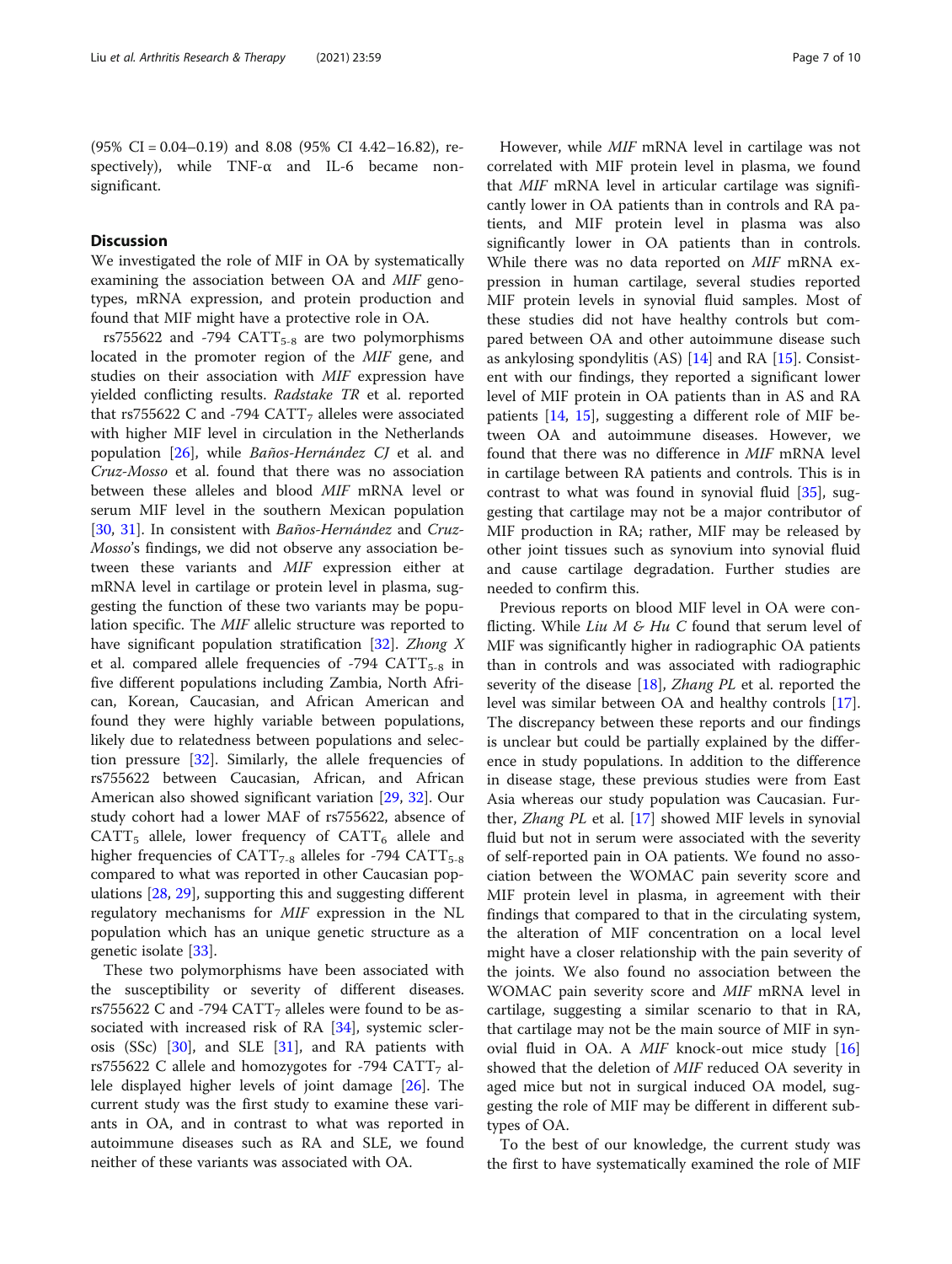in OA and documented evidence that MIF might have a protective role in OA. MIF is an intriguing cytokine which has multiple, sometimes opposite functions depending on the cellular source, the time of release, and the type of disease [[14](#page-8-0), [36\]](#page-9-0). When binding to CXCR2 or CXCR4, MIF promotes inflammation [\[37](#page-9-0)]; when binding to CD74, it appears to have beneficial effects [[38\]](#page-9-0). MIF can also fine-tune inflammatory microenvironment to maintain homeostasis or a stable state of inflammation [[39,](#page-9-0) [40\]](#page-9-0) and exert organ- and tissue-protective effects during diseases [[41](#page-9-0), [42](#page-9-0)]. The beneficial effects of MIF have been reported in diseases such as communityacquired pneumonia [[43](#page-9-0)], experimental liver fibrosis [[44\]](#page-9-0), and ischemic heart [\[38](#page-9-0)]. While how MIF exerts a beneficial effect in OA remains to be examined, in 3D culture, with MIF added to the medium, the expression of type II collagen (COL2) and aggrecan in chondrocytes was significantly enhanced while type X collagen (COL10) level was unchanged [[45\]](#page-9-0). In mice transplanted with tissue-engineered cartilage from  $Mif +/+$  and  $Mif$ −/− chondrocytes, Mif +/+ construct also had higher COL2 expression level but unchanged COL10 level [\[45](#page-9-0)]. These results suggested MIF secreted from chondrocytes could promote extracellular matrix (ECM) formation in an autocrine manner without inducing chondrocyte hypertrophy.

In OA joints, cartilage damage results in the production of damage-associated molecular patterns (DAMPs). DAMPs signal through pattern recognition receptors (PRRs) such as toll-like receptors (TLRs) on chondrocytes, synovial macrophages, and FLS to induce production of inflammatory mediators through activation of innate immune system [[46\]](#page-9-0). Cytokines including TNF- $\alpha$ , IL-1β, and IL-6 have been reported to be increased in OA patients [[11](#page-8-0), [47\]](#page-9-0). Consistent with these previous reports, we found that the concentrations of all three cytokines in plasma were significantly increased in OA patients compared to controls in the current study. The increased expression of these cytokines can augment production of chondrocyte-mediated catabolic proteinases and inhibit anabolic processes, and thus promote further ECM breakdown, perpetuating the cycle of inflammation and cartilage degradation [[4\]](#page-8-0). MIF is thought to be an upstream regulator in innate immunity, mediates macrophage activation and retention, upregulates the expression of TLR4, and directly or indirectly promotes the production or expression of a large panel of pro-inflammatory molecules including cytokines such as TNF- $\alpha$ , IL-1 $\beta$ , and IL-6 [[7,](#page-8-0) [48\]](#page-9-0). However, our data showed that MIF was not correlated with TNF-α or IL-6 and only had a moderate correlation with IL-1β. Further, the multivariable analysis showed that both MIF and IL-1β were independently and significantly associated with OA but not TNF-α or IL-6, suggesting that the increased levels of TNF-α, IL-1β, and IL-6 in OA were regulated by different mechanisms rather than MIF.

There are some limitations in the study. Hip and knee OA may have different etiologies. Our results showed that there was no difference in MIF protein levels in plasma between knee and hip OA patients, suggesting that MIF plays a similar role in knee and hip OA. However, when looking at MIF mRNA expression in cartilage in knee and hip OA separately, the significance was seen only in hip OA. There was a trend association for knee OA but statistically it was not significant, most likely due to small sample size. Secondly, due to the nature of the cross-sectional analyses, we were not able to assess the causal effect of MIF in OA. Longitudinal or Mendelian randomization studies are required to confirm this. Lastly, all study participants were from genetically homogenous NL population. Given that the allelic structure of MIF gene polymorphisms is strongly affected by the population studied, the generalizability of our finding to other populations may be limited.

## Conclusions

Despite the MIF mRNA expression in cartilage was not correlated with the plasma MIF protein levels, we observed that both of them were reduced in OA patients, suggesting a protective role of MIF in OA which was different from what was reported in autoimmune disorders such as RA, AS, and SLE. Plasma MIF level could serve as a potential biomarker to differentiate OA from other joint diseases such as RA and AS.

#### Abbreviations

6-FAM: 6-Carboxyfluorescein; ACR: American College of Rheumatology; AS: Ankylosing spondylitis; BMI: Body mass index; cDNA: Complementary DNA; COL10: Type X collagen; COL2: Type II collagen; DAMP: Damageassociated molecular pattern; ECM: Extracellular matrix; ELISA: Enzyme-linked immunosorbent assay; EULAR: European League Against Rheumatism; FLS: Fibroblast-like synoviocytes; GC: Glucocorticoid; IL-1β : Interleukin-1 beta; IL-6: Interleukin-6; MAF: Minor allele frequency; MIF: Macrophage migration inhibitory factor; MMP: Metalloproteinase; NFOAS: Newfoundland Osteoarthritis Study; OA: Osteoarthritis; PCR-RFLP: Polymerase chain reaction– restriction fragment length polymorphism; PRR: Pattern recognition receptor; qPCR: Quantitative PCR; RA: Rheumatoid arthritis; RQ: Relative quantification; SD: Standard deviation; SLE: Systemic lupus erythematosus; SNP: Single nucleotide polymorphism; SSc: Systemic sclerosis; TJR: Total joint replacement; TLR: Toll-like receptor; TNF-α: Tumor necrosis factor-alpha; UV: Ultraviolet; WOMAC: Western Ontario and McMaster Universities Osteoarthritis Index

#### Acknowledgements

The metabolic profiling was done at The Metabolomics Innovation Centre (TMIC).

#### Authors' contributions

GZ designed the study. ML, ZX, LC, HZ, and JX performed the experiments. ML and GZ analyzed and interpreted the data. ML, ZX, and GZ drafted the manuscript. GS, DQ, AF, PR, and GL revised the manuscript critically for important intellectual content. All authors read and approved the final manuscript.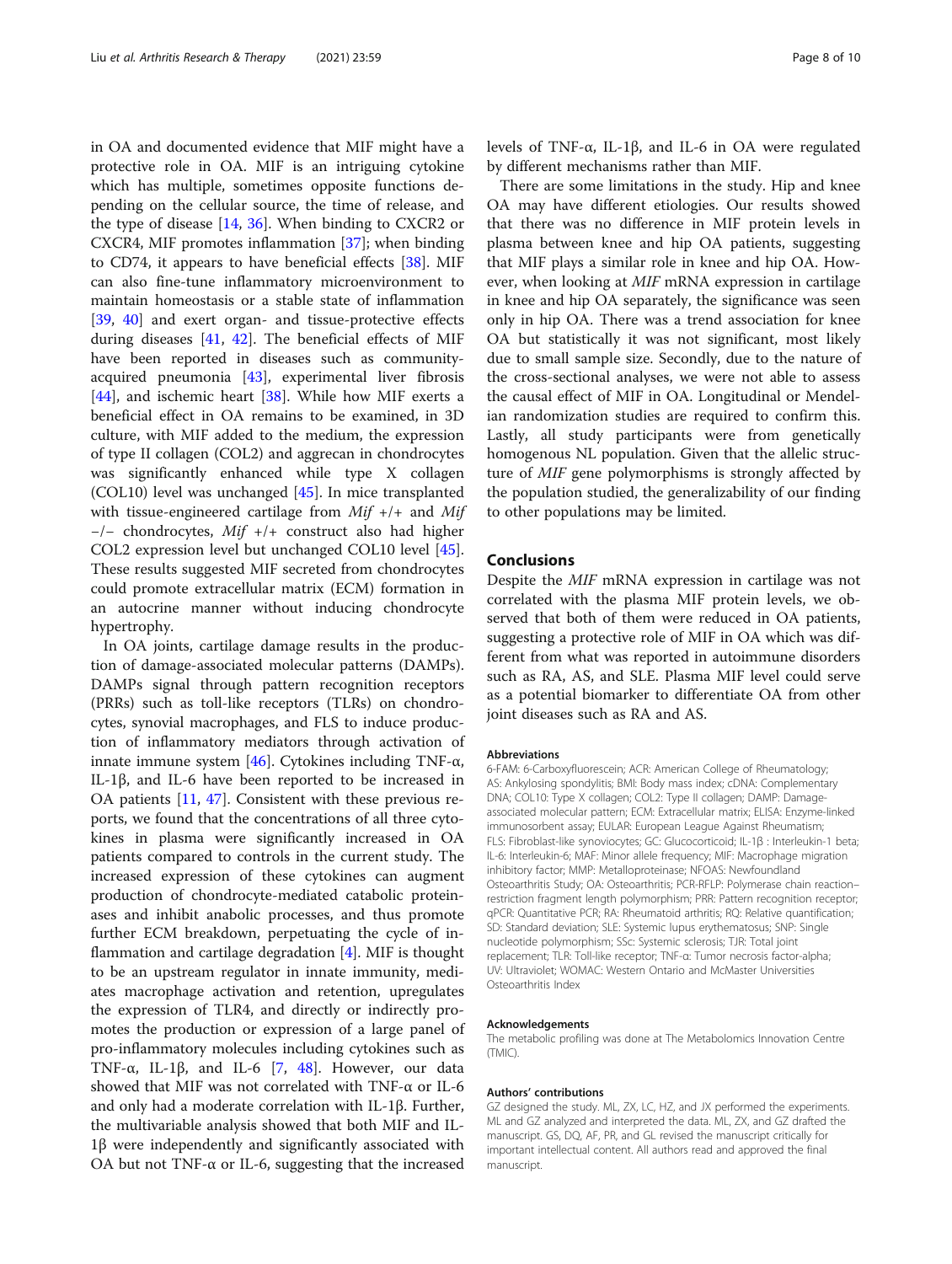#### <span id="page-8-0"></span>Funding

This study was supported by Canadian Institutes of Health Research (grant numbers 132178, 143058, 153298), the Research and Development Corporation of Newfoundland and Labrador (grant number 5404.1423.102), and the Memorial University of Newfoundland Medical Research Fund.

#### Availability of data and materials

The datasets used and/or analyzed during the current study are available from the corresponding author on reasonable request.

#### Ethics approval and consent to participate

This study was approved by the Health Research Ethics Authority of Newfoundland and Labrador (HREB # 2011.311), and written consent was obtained from all participants.

#### Consent for publication

Not applicable.

#### Competing interests

The authors declare that they have no competing interests.

#### Author details

<sup>1</sup> Division of Biomedical Sciences (Genetics), Faculty of Medicine, Memorial University of Newfoundland, St. John's, NL A1B 3V6, Canada. <sup>2</sup>Department of Orthopaedics, Xiangya Hospital, Central South University, Changsha, China. <sup>3</sup>Discipline of Medicine, Faculty of Medicine, Memorial University of Newfoundland, St. John's, Canada. <sup>4</sup>College of Pharmacy, University of Manitoba, Winnipeg, Manitoba, Canada. <sup>5</sup>Discipline of Surgery, Faculty of Medicine, Memorial University of Newfoundland, St. John's, Canada.

#### Received: 18 August 2020 Accepted: 10 February 2021 Published online: 20 February 2021

#### References

- 1. Loeser RF, Goldring SR, Scanzello CR, Goldring MB. Osteoarthritis: a disease of the joint as an organ. Arthritis Rheum. 2012;64(6):1697–707.
- 2. Guccione AA, Felson DT, Anderson JJ, Anthony JM, Zhang Y, Wilson PW, Kelly-Hayes M, Wolf PA, Kreger BE, Kannel WB. The effects of specific medical conditions on the functional limitations of elders in the Framingham Study. Am J Public Health. 1994;84(3):351–8.
- 3. Zhang Y, Jordan JM. Epidemiology of osteoarthritis. Clin Geriatr Med. 2010; 26(3):355–69.
- 4. Goldring SR, Goldring MB. The role of cytokines in cartilage matrix degeneration in osteoarthritis. Clin Orthop Relat Res. 2004;427(Suppl):S27– 36.
- 5. Goldring MB. Osteoarthritis and cartilage: the role of cytokines. Curr Rheumatol Rep. 2000;2(6):459–65.
- 6. Martel-Pelletier J. Pathophysiology of osteoarthritis. Osteoarthritis Cartilage. 2004;12(Suppl A):S31–3.
- 7. Calandra T, Bernhagen J, Metz CN, Spiegel LA, Bacher M, Donnelly T, Cerami A, Bucala R. MIF as a glucocorticoid-induced modulator of cytokine production. Nature. 1995;377(6544):68–71.
- 8. Aeberli D, Leech M, Morand EF. Macrophage migration inhibitory factor and glucocorticoid sensitivity. Rheumatology (Oxford). 2006;45(8):937–43.
- 9. Leech M, Metz C, Hall P, Hutchinson P, Gianis K, Smith M, Weedon H, Holdsworth SR, Bucala R, Morand EF. Macrophage migration inhibitory factor in rheumatoid arthritis: evidence of proinflammatory function and regulation by glucocorticoids. Arthritis Rheum. 1999;42(8):1601–8.
- 10. Lang T, Foote A, Lee JP, Morand EF, Harris J. MIF: implications in the Pathoetiology of Systemic Lupus Erythematosus. Front Immunol. 2015;6:577.
- 11. Munoz-Valle JF, Oregon-Romero E, Rangel-Villalobos H, Martinez-Bonilla GE, Castaneda-Saucedo E, Salgado-Goytia L, Leyva-Vazquez MA, Illades-Aguiar B, Alarcon-Romero Ldel C, Espinoza-Rojo M, et al. High expression of TNF alpha is associated with -308 and -238 TNF alpha polymorphisms in knee osteoarthritis. Clin Exp Med. 2014;14(1):61–7.
- 12. Livshits G, Zhai G, Hart DJ, Kato BS, Wang H, Williams FM, Spector TD. Interleukin-6 is a significant predictor of radiographic knee osteoarthritis: the Chingford Study. Arthritis Rheum. 2009;60(7):2037–45.
- 13. Daheshia M, Yao JQ. The interleukin 1beta pathway in the pathogenesis of osteoarthritis. J Rheumatol. 2008;35(12):2306–12.
- 14. Ranganathan V, Ciccia F, Zeng F, Sari I, Guggino G, Muralitharan J, Gracey E, Haroon N. Macrophage migration inhibitory factor induces inflammation and predicts spinal progression in ankylosing spondylitis. Arthritis Rheumatol. 2017;69(9):1796–806.
- 15. Kontny E, Zielinska A, Ksiezopolska-Orlowska K, Gluszko P. Secretory activity of subcutaneous abdominal adipose tissue in male patients with rheumatoid arthritis and osteoarthritis - association with clinical and laboratory data. Reumatologia. 2016;54(5):227–35.
- 16. Rowe MA, Harper LR, McNulty MA, Lau AG, Carlson CS, Leng L, Bucala RJ, Miller RA, Loeser RF. Reduced osteoarthritis severity in aged mice with deletion of macrophage migration inhibitory factor. Arthritis Rheumatol. 2017;69(2):352–61.
- 17. Zhang PL, Liu J, Xu L, Sun Y, Sun XC. Synovial fluid macrophage migration inhibitory factor levels correlate with severity of self-reported pain in knee osteoarthritis patients. Med Sci Monit. 2016;22:2182–6.
- 18. Liu M, Hu C. Association of MIF in serum and synovial fluid with severity of knee osteoarthritis. Clin Biochem. 2012;45(10–11):737–9.
- 19. Kim HR, Kim KW, Jung HG, Yoon KS, Oh HJ, Cho ML, Lee SH. Macrophage migration inhibitory factor enhances osteoclastogenesis through upregulation of RANKL expression from fibroblast-like synoviocytes in patients with rheumatoid arthritis. Arthritis Res Ther. 2011;13(2):R43.
- 20. Costello CA, Hu T, Liu M, Zhang W, Furey A, Fan Z, Rahman P, Randell EW, Zhai G. Metabolomics signature for non-responders to total joint replacement surgery in primary osteoarthritis patients: the Newfoundland Osteoarthritis Study. J Orthop Res. 2020;38(4):793–802.
- 21. Altman R, Alarcon G, Appelrouth D, Bloch D, Borenstein D, Brandt K, Brown C, Cooke TD, Daniel W, Feldman D, et al. The American College of Rheumatology criteria for the classification and reporting of osteoarthritis of the hip. Arthritis Rheum. 1991;34(5):505–14.
- 22. Altman R, Asch E, Bloch D, Bole G, Borenstein D, Brandt K, Christy W, Cooke TD, Greenwald R, Hochberg M, et al. Development of criteria for the classification and reporting of osteoarthritis. Classification of osteoarthritis of the knee. Diagnostic and Therapeutic Criteria Committee of the American Rheumatism Association. Arthritis Rheum. 1986;29(8):1039–49.
- 23. Aletaha D, Neogi T, Silman AJ, Funovits J, Felson DT, Bingham CO 3rd, Birnbaum NS, Burmester GR, Bykerk VP, Cohen MD, et al. 2010 Rheumatoid arthritis classification criteria: an American College of Rheumatology/ European League Against Rheumatism collaborative initiative. Arthritis Rheum. 2010;62(9):2569–81.
- 24. Miller SA, Dykes DD, Polesky HF. A simple salting out procedure for extracting DNA from human nucleated cells. Nucleic Acids Res. 1988;16(3): 1215.
- 25. Aref-Eshghi E, Liu M, Razavi-Lopez SB, Hirasawa K, Harper PE, Martin G, Furey A, Green R, Sun G, Rahman P, et al. SMAD3 is upregulated in human osteoarthritic cartilage independent of the promoter DNA methylation. J Rheumatol. 2016;43(2):388–94.
- 26. Radstake TR, Sweep FC, Welsing P, Franke B, Vermeulen SH, Geurts-Moespot A, Calandra T, Donn R, van Riel PL. Correlation of rheumatoid arthritis severity with the genetic functional variants and circulating levels of macrophage migration inhibitory factor. Arthritis Rheum. 2005;52(10):3020– 9.
- 27. Chang W. R graphics cookbook. Beijing; Sebastopol, CA: O'Reilly; 2013.
- 28. Illescas O, Gomez-Verjan JC, Garcia-Velazquez L, Govezensky T, Rodriguez-Sosa M. Macrophage migration inhibitory factor -173 G/C polymorphism: a global meta-analysis across the disease spectrum. Front Genet. 2018;9:55.
- 29. Sreih A, Ezzeddine R, Leng L, LaChance A, Yu G, Mizue Y, Subrahmanyan L, Pons-Estel BA, Abelson AK, Gunnarsson I, et al. Dual effect of the macrophage migration inhibitory factor gene on the development and severity of human systemic lupus erythematosus. Arthritis Rheum. 2011; 63(12):3942–51.
- 30. Banos-Hernandez CJ, Navarro-Zarza JE, Bucala R, Hernandez-Bello J, Parra-Rojas I, Ramirez-Duenas MG, Garcia-Arellano S, Hernandez-Palma LA, Machado-Sulbaran AC, Munoz-Valle JF. Macrophage migration inhibitory factor polymorphisms are a potential susceptibility marker in systemic sclerosis from southern Mexican population: association with MIF mRNA expression and cytokine profile. Clin Rheumatol. 2019;38(6):1643–54.
- 31. De la Cruz-Mosso U, Bucala R, Palafox-Sanchez CA, Parra-Rojas I, Padilla-Gutierrez JR, Pereira-Suarez AL, Rangel-Villalobos H, Vazquez-Villamar M, Angel-Chavez LI, Munoz-Valle JF. Macrophage migration inhibitory factor: association of -794 CATT5-8 and -173 G>C polymorphisms with TNF-alpha in systemic lupus erythematosus. Hum Immunol. 2014;75(5):433–9.